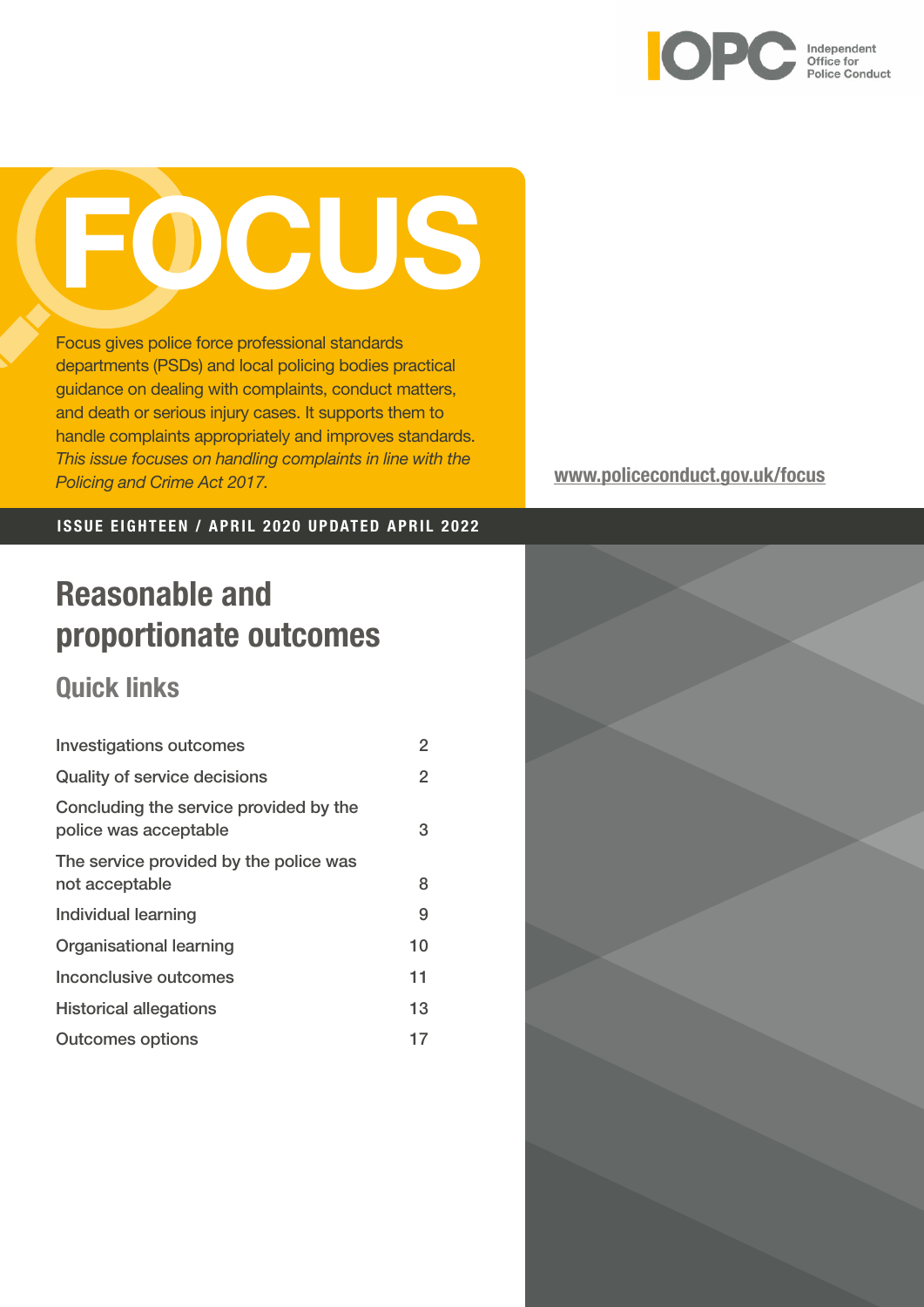# <span id="page-1-0"></span>Investigations outcomes

Complaints which have been subject to an investigation, both those subject to special procedures and those investigated without them, require the appropriate authority to make formal decisions at the end of the investigation about:

- whether the report indicates a criminal offence may have been committed by someone whose conduct the investigation relates to, and whether the circumstances mean it is appropriate for the Crown Prosecution Service (CPS) to consider it, or it falls within a prescribed category
- with regards to any member of a police force or special constable to whose conduct the investigation relates:
	- whether or not they have a case to answer for misconduct, gross misconduct or no case to answer
	- whether or not their performance is unsatisfactory
	- what action, if any, the appropriate authority must or will take in respect of the matters dealt with in the report<sup>1</sup>

Appropriate authorities should also:

- if it considers it appropriate, make a determination as to any other matter dealt with in the report (apart from one already required above)
- determine what other action it will take, if an $v^2$

It is important to note these decisions lie with the appropriate authority, not the investigator. The appropriate authority may agree or reach a different view to the investigator. The final decision should be clear to all parties, and any agreement or disagreement with the investigator should be rationalised.

If, when considering the outcome of a non-special procedures investigation, the appropriate authority finds conduct which reaches the case to answer threshold, they should consider whether the investigation has been suitably proportionate and robust, and whether the investigation should be re-opened and made subject to special procedures.

# Quality of service decisions

Complaints handled by non-special procedures investigation or under Schedule 3 of the *Police Reform Act 2002* otherwise than by investigation, must include an assessment of the service provided. They should conclude with one of the outcomes described in paragraph 17.4 of the IOPC's Statutory Guidance:

- the service provided by the police was acceptable
- the service provided by the police was not acceptable
- we have looked into the complaint but have not been able to determine if the service provided was acceptable

These outcomes encourage focus on the service provided by the police. This shifts the focus away from individual blame towards corporate responsibility, the recognition and resolution of expressions of dissatisfaction, and the learning opportunities these present. Decision makers should not use phrases such as 'upheld' or 'not upheld' when making decisions and reaching conclusions at the end of complaint handling.

The assessments and supporting rationales should be easily understood by complainants and any police officers or staff involved. They provide an opportunity to explain the actions or decisions taken, and assess whether the service delivered was of the standard a reasonable person would expect.

<sup>1</sup> Paragraph 24, Schedule 3, *Police Reform Act 2002.*

<sup>2</sup> Paragraph 24, Schedule 3, *Police Reform Act 2002*.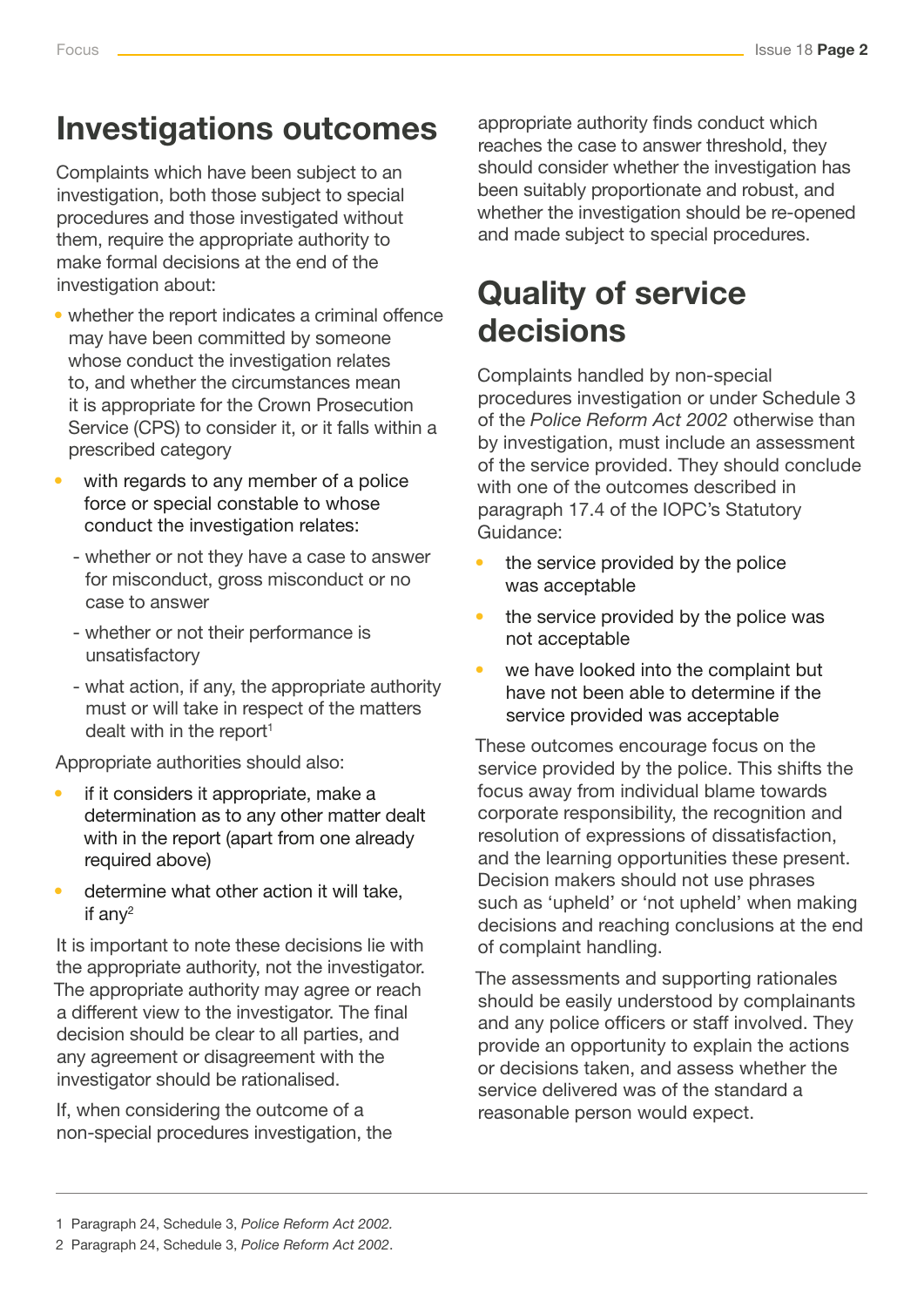<span id="page-2-0"></span>Forces should, wherever possible, make determinations on whether the service level is acceptable or not. There will only be limited circumstances where forces are unable to make a decision on the service standard provided. In the event that a service level determination cannot be reached, the decision maker should clearly explain to the complainant the reason why a decision could not be made.

The outcomes should not be isolated from the explanation given to the complainant. The response to the complaint should clearly explain how and why the force has decided that the decision is appropriate to the circumstances of the individual case. When communicating the decision, language should be framed positively where possible. By focussing on the steps taken to understand and resolve the complaint, decision makers can positively demonstrate that the complainant's concerns were taken seriously and given full consideration.

Decision makers should consider overall service delivery and broader policing standards, rather than focusing on the actions or decisions of individual officers or staff. This approach supports the learning ethos of the complaints system by encouraging a proportionately thorough assessment of the circumstances of each complaint.

# Concluding the service provided by the police was acceptable

When concluding whether the service provided was acceptable, the person making the decision should apply an objective test: that of a reasonable person in possession of the available facts. They should have regard to any agreed standards or national guidance that apply to the matter. Responses should acknowledge the complainant's unhappiness

with what happened, even if the service was acceptable.

When finding the service provided was acceptable, decision makers should consider the needs and motivations of the complainant when explaining the outcome. The person complaining may feel they had been treated unjustly, or the police officers or staff they encountered lacked empathy or understanding. They are looking for an explanation that allows them to understand how and why events occurred as they perceived them.

Explanations which rely on measuring police actions against standards and policies should describe how and why they are correct and acceptable, and phrased to make sure the complainant can sufficiently understand how this decision has been reached. It should not be assumed adherence to a policy is evidence the service provided was acceptable. Complaint handlers should also assess whether the underlying policy supports an acceptable level of service. Responses which are easily understood provide transparency and can improve a complainant's understanding of the context for the actions taken.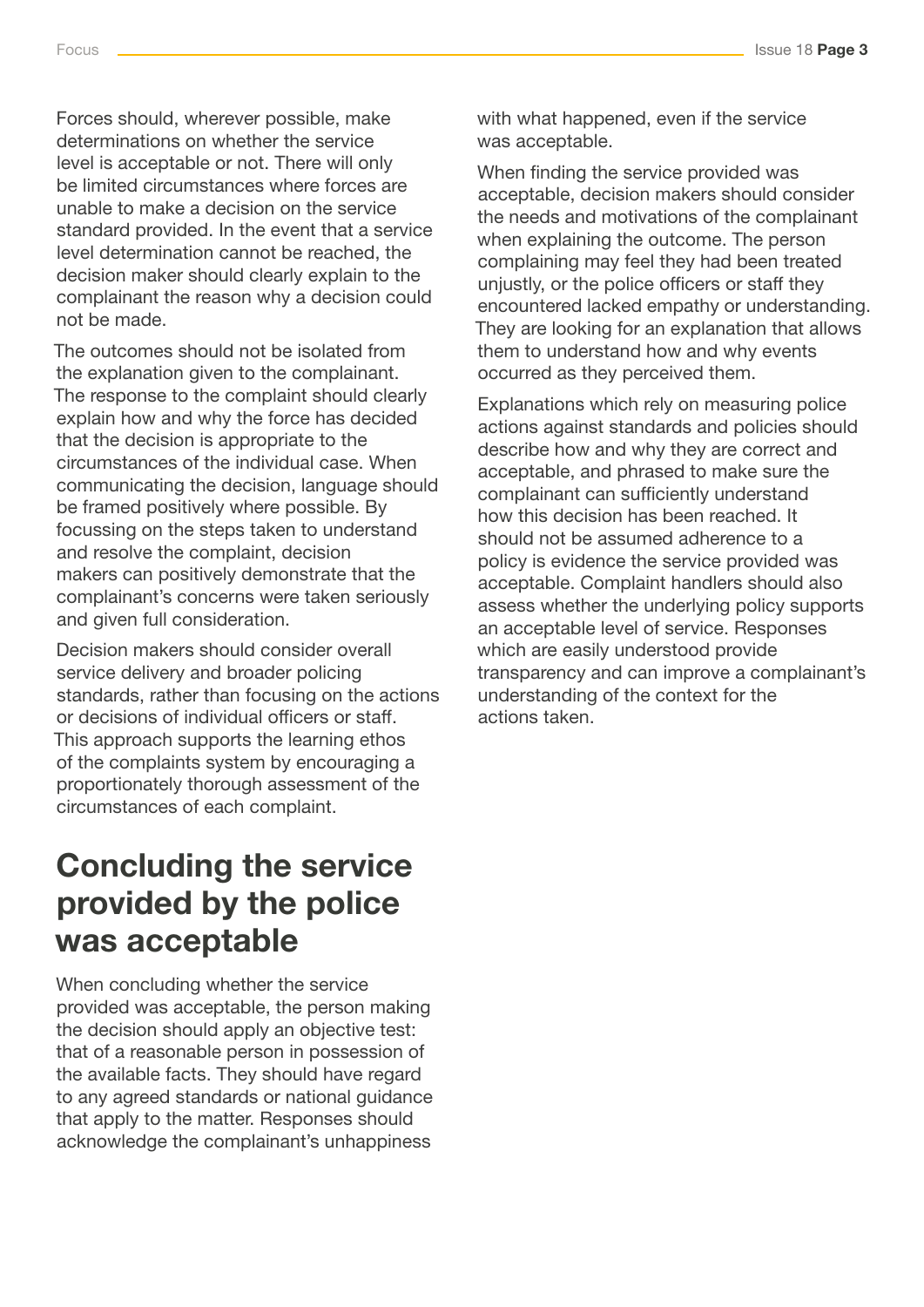#### CASE STUDY ONE

#### Damaging property when forcing entry

Officers attended a call to a flat after neighbours raised concerns they had not seen the vulnerable occupant for several days. Phone calls were not answered, and family members and support services were unaware of their whereabouts. The officers checked around the building and saw the occupant lying on the floor, unconscious but breathing. Entry was forced and the seriously ill occupant taken to hospital.

The landlord complained the force used to gain entry had been excessive, destroying the door and its frame. She felt the police should have made further attempts to contact her to gain access rather than forcing entry. An invoice for the costs of the repair work was included with the complaint.

Trying to resolve the complaint by calling the landlord to explain the reasons for entry failed. Therefore, it was recorded under Schedule 3 and a review of the officers' actions and decisions completed.

An investigation was not required. The complaint handler assessed the officers' explanations of their powers of entry against the associated guidance, the risks to the occupant, and a comparison of the force used on the door to the officers' training and the expected outcomes when forced entry was used. The complaint handler explained to the landlord the officers forcing entry had complied with the relevant legislation and policies, discussed the importance of the police acting quickly when faced with risks to welfare, and recognised while some inconvenience had regrettably been caused to the landlord, the service provided by the police was acceptable. The force signposted the landlord to the department that considered compensation requests and supplied hard copies of the forms and website links in its response.

*The response to the landlord covered more than the procedural aspects of the landlord's experience of police contact, providing context and comparators for the actions taken. Empathy was shown by recognising some inconvenience, and the handler provided assistance by signposting the compensation scheme.*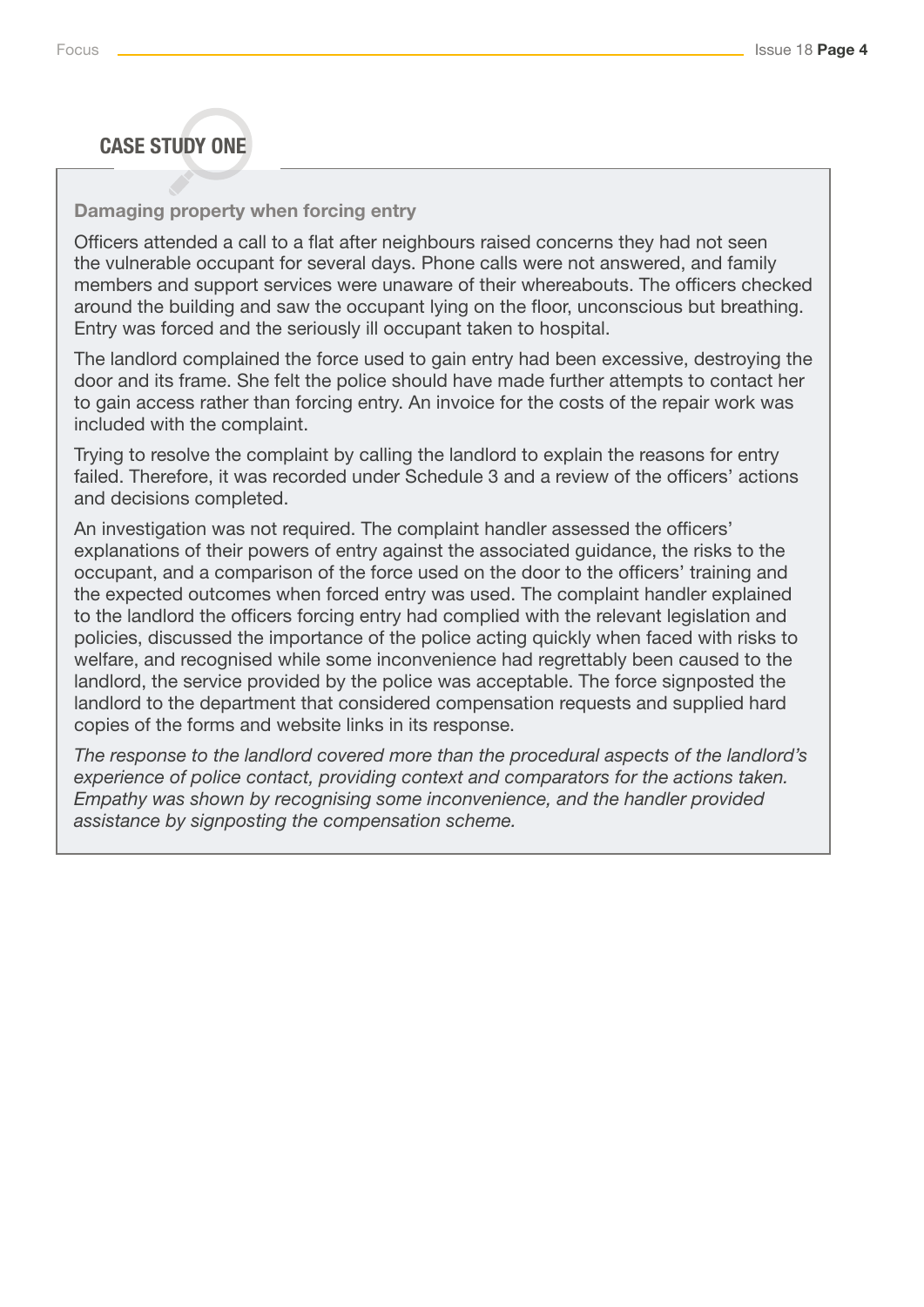## CASE STUDY TWO

#### Allegations of discrimination and bruising caused by handcuffs

The complainant, a 28-year-old man, alleged during his arrest for drunk and disorderly behaviour and assaulting a police officer, one of the officers involved used a racial slur and the arrest was racially motivated. He complained he had suffered bruising to his wrists because the handcuffs were too tight. Photographs showing extensive bruising to the wrists were included with the complaint.

The force obtained the complainant's full account. This included allegations he was forced to the ground while wearing handcuffs, causing bruising. They also asked the complainant to provide more information on why he felt the arrest was racially motivated. The complainant stated there was no reason at all for the arrest and he felt it was due to an underlying bias against him.

The investigator downloaded the officers' body worn video (BWV). This covered their interaction from leaving their car, the arrest, and escorting the complainant back to the car. It confirmed the complainant appeared drunk, was argumentative and had struck an officer. There was no evidence of a racial slur. The BWV also confirmed he was not taken to ground. The readily available evidence did not support this aspect of the complaint. The force assessed that, while an investigation was still justified to respond to the range of allegations made, special procedures did not apply at that stage.

The investigator obtained the custody CCTV. This included footage of the complainant twisting his arms and pulling forcefully at the handcuffs, causing reddening to his wrists and arms.

Original officer statements, their responses to the allegations, notebook entries and call logs were obtained. All were consistent with each other and the footage. The officers' actions were assessed against local and national policies and found to be of the expected standard. The complainant's account, including the reasons why they felt they were discriminated against, officer accounts and findings were considered in line with the IOPC's guidelines for handling allegations of discrimination. As the investigation developed, the complainant was given progress updates and summaries of the evidence.

The investigation concluded the service provided by the police was acceptable. The evidence confirmed the officers had acted in accordance with their training and national and local policies, and there was nothing arising from the incident that challenged the policies' effectiveness or the officers' application of them. None of the evidence available supported the complainant's description of events.

The police officers provided convincing, non-discriminatory reasons for their actions. These were supported by the evidence, including the BWV footage. The decisions reached throughout the investigation were rationalised and regularly explained to the complainant by phone and letter. The complainant was invited to view the footage of their arrest and period in custody to aid their understanding of the final decisions reached.

*Following the initial assessment that special procedures were not appropriate, the subsequent investigation did not find any evidence of actions indicating disciplinary or criminal proceedings may be an outcome. Nor did they identify any obvious individual or organisational learning. Reasonable lines of enquiry were pursued. The complainants' expectations and engagement were managed through regular contact and the investigator's offer to view footage of their arrest and detention.*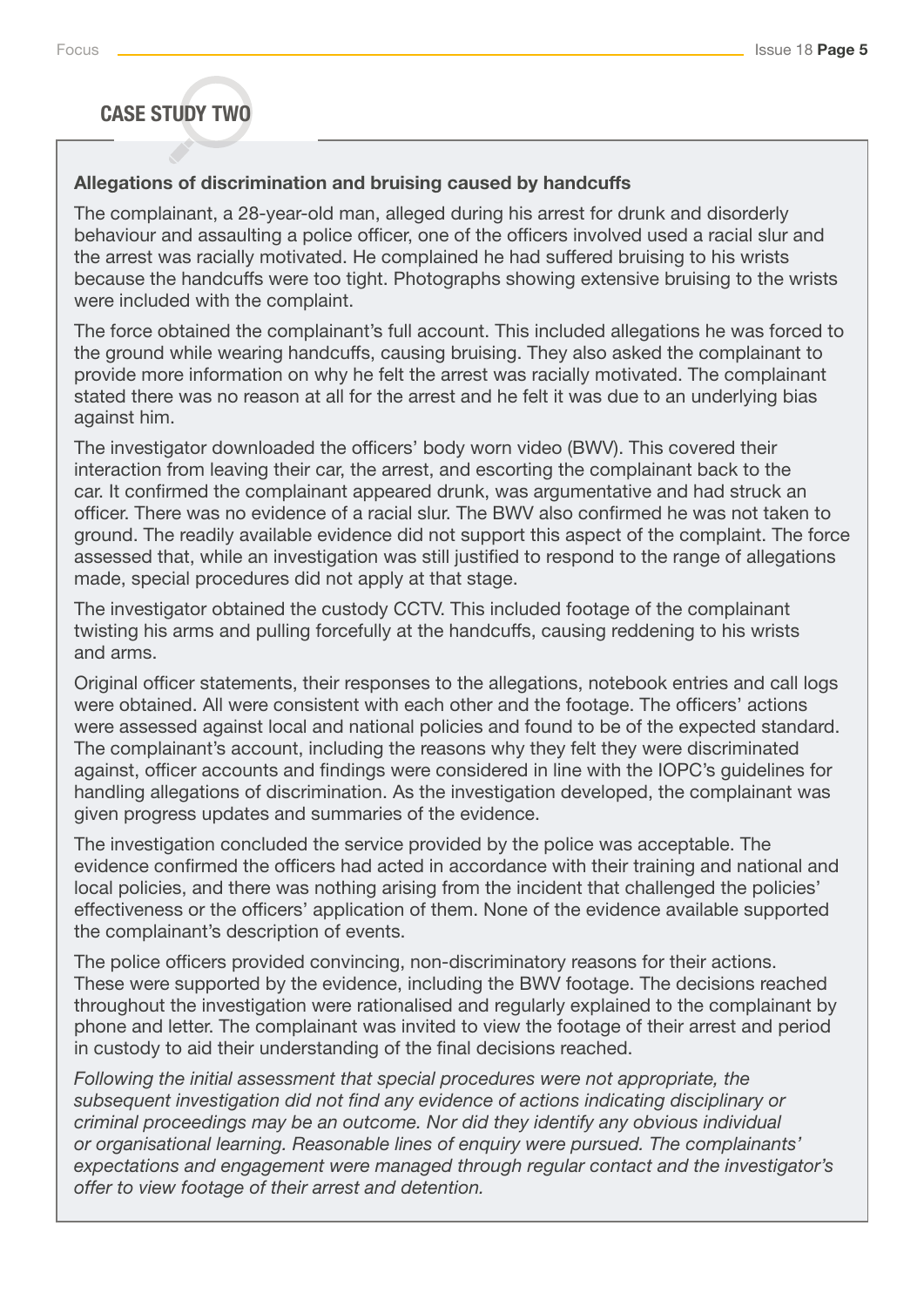## **CASE STUDY THREE**

#### Failure to investigate

A woman complained nothing had been done after she reported concerns about possible criminal activity in a neighbouring house to a PCSO, providing her home CCTV. She felt she had provided sufficient evidence to support a search or surveillance of the property.

The complaint handler viewed the CCTV and reviewed logs summarising contact with the complainant. She also got emails from the officer explaining their rationale. She spoke with the local safer neighbourhood team (SNT), who confirmed there were no concerns about the address.

The complainant's CCTV recorded people walking past her house, but nothing about their destination or activities. The officer's account and logs were consistent, describing the evidence and statements as insufficient to suggest anyone in the neighbouring property was committing criminal acts. They also explained they could not carry out surveillance without clear intelligence.

*The force concluded the service provided was acceptable. The officer's actions and responses were assessed against relevant policies, and the local SNT was consulted about the complaint. The response explained the limitations of the allegations and evidence provided by the complainant, and the circumstances in which the police may search properties or undertake surveillance. The complainant was given SNT contact details and reassured reports of criminality would be responded to and, where appropriate, police action taken.*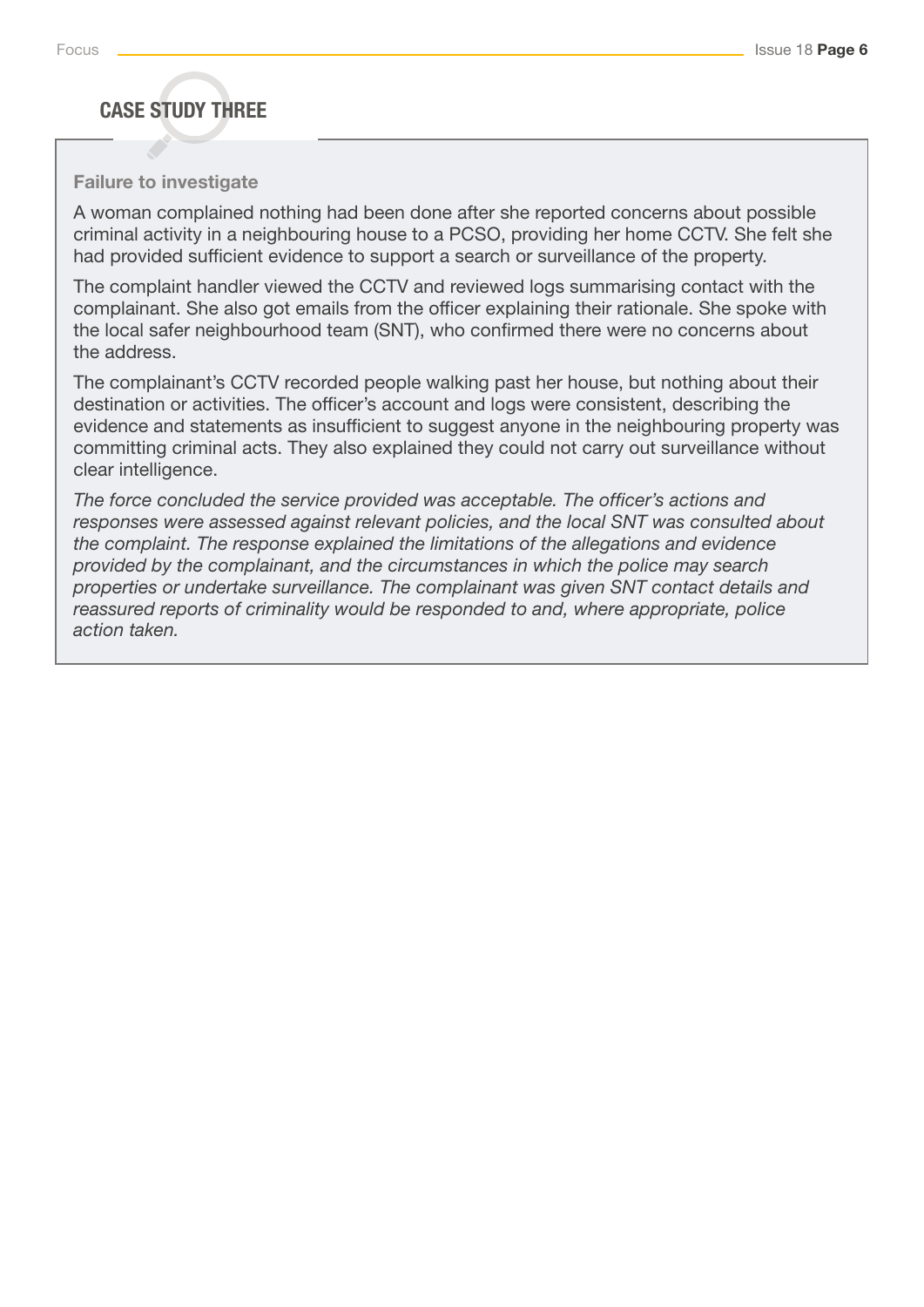proportionate principles as those relating to someone's experience of direct contact with the police.

## CASE STUDY FOUR

#### Issuing a caution

A husband complained after his wife was arrested for assaulting him and issued with a caution. He did not support any further action being taken against his wife.

His wife lost her job due to the caution. The man explained he was not complaining about the officers involved, but the principle that a caution was issued despite his lack of support.

The complaint handler spoke with the complainant to understand his desired outcome, which was for the caution to be removed. The man thought it was a serious issue and asked for it to be recorded as a complaint. The complaint handler agreed to this, advising the man the desired outcome may not be achieved, but if this was the case, a full explanation for the decision would be provided.

The complaint handler reviewed the records associated with the incident and the caution. This included call logs, officer accounts, and a comparison of the police actions against the force and Crown Prosecution Service (CPS) guidelines. The review confirmed the caution had been issued in accordance with the force's guidance and positive action policies, and while a victim's views would inform final charging decisions, they did not override wider public interest factors.

The response to the complaint confirmed the service provided was of the expected standard, explaining the force position, CPS guidance on domestic violence, and the importance of positive action. The complaint handler signposted the man to the guidance on having cautions removed, should his wife wish to pursue it further. The response showed empathy about the woman losing her job but explained any concerns about this should be raised with the employer rather than the police.

*The complaint handler engaged with the complainant to understand what they wanted*  from the process, managed their expectations at the outset, and delivered what had been *committed to. The outcome focused on the organisational and wider contextual drivers that informed the caution being issued, rather than the actions of the individual officers. The complaint handler's review provided an opportunity to assess whether their decisions had adhered to policies, while looking for learning opportunities that complaints present. The outcome included signposting to other options that were open to the couple, rather than responding only to the complaint.*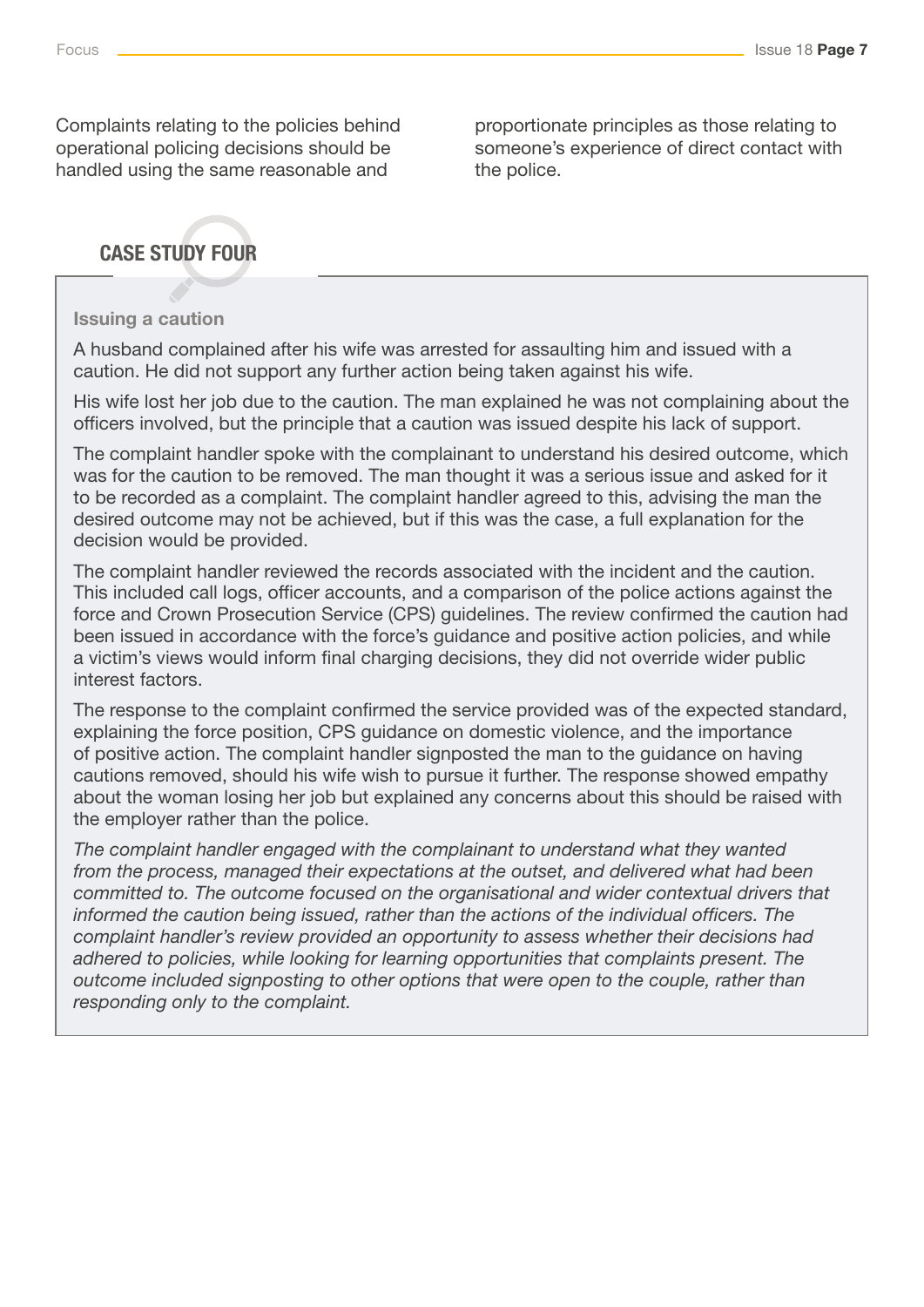# <span id="page-7-0"></span>The service provided by the police was not acceptable

Deciding the service provided was not acceptable should be an appropriate outcome where the force finds the service delivered by the police should have been better, whether at an individual or organisational level. This is not necessarily a finding of individual fault, but recognising the complainant's experience of police contact was not a standard that might reasonably be expected. This could be through organisational or individual knowledge gaps, unintentional outcomes, or behaviour which falls under the conduct or performance regulations.

The handling of some complaints will find that while there are no concerns about individual conduct, underlying policies or training are inadequate. If so, the finding may be the service was not acceptable as it resulted in a poor experience for the complainant.

Forces should be transparent and avoid being defensive. Where it is appropriate, a sincere apology shows a willingness to take responsibility for any failings and demonstrates openness to learning.

Forces are encouraged to be creative in resolving complaints that find service was not of an acceptable standard. This might involve engaging with other departments to explore how best to embed learning generated by the complaint, inviting further feedback from complainants to inform future developments, or identifying restorative actions.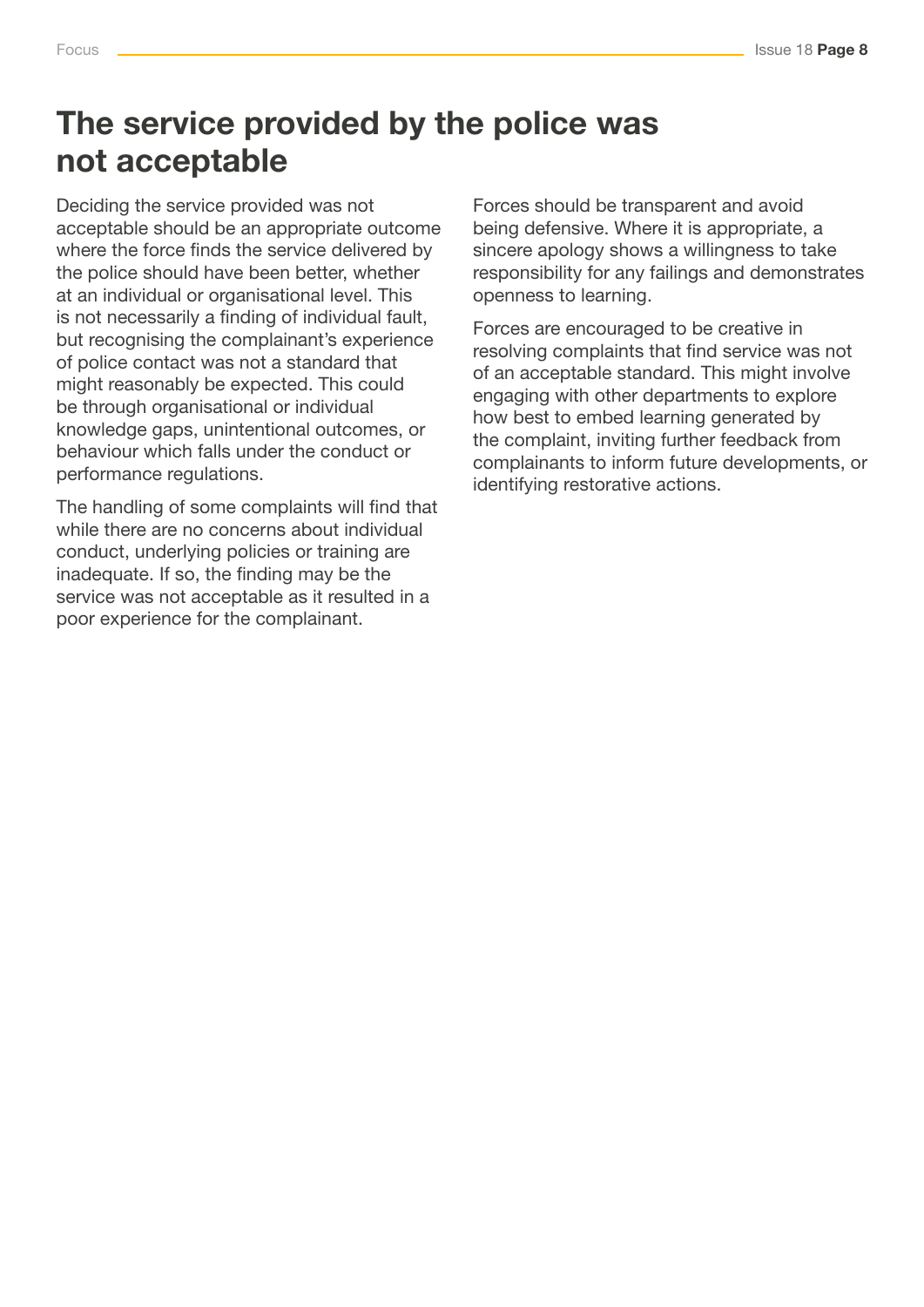# <span id="page-8-0"></span>Individual learning

## CASE STUDY FIVE

#### Disclosure errors

During the course of a criminal trial, the defendant's lawyer noticed an anticipated witness statement was not included in the disclosure bundle. This was raised at an early stage and the force supplied the missing statement.

The defendant complained to the police that the omission had been a deliberate act. The statement was central to their defence and included evidence which undermined the case against them.

The investigator established the evidence within the missing statement matched that in other information available in the bundle. It did not contain any unique evidence that could have affected the outcome of the trial. No other complaints or concerns had been raised about the disclosure officer's work. The investigation was therefore not subject to special procedures.

It was found the officer who prepared the bundle was experienced, but in this case had failed to interrogate the case management system correctly to pull through all relevant information. This was the first occasion on which any errors had been found in the disclosures completed by the officer, although the investigator established there had been others in the team.

The investigator concluded the omission occurred through error rather than a deliberate or negligent act. The absence of the statement would not have materially affected the trial. The complaint therefore identified issues around performance rather than conduct.

The investigation concluded the service provided was not acceptable. While the evidence was unlikely to have have affected the outcome of the trial, the complainant had a reasonable expectation it should have been provided at the start.

The findings were referred to the officer's supervisor for resolution through the reflective practice review process (RPRP). The supervisor made sure the officer was aware of the risks created by disclosure omissions and sought to avoid similar future mistakes through refresher training and quality assurance checks. In addition to individual checks, a broader quality programme was introduced to reduce future risks. This was due to the complaint handler identifying the error was not unique within the team.

The decision reflects the finding the omission occurred through an easily identified and rectified error. Individual reflection is an appropriate outcome for the officer, as there is no indication the misconduct threshold had been met. The complaint handler's assessment also identified options for organisational improvements, which may reduce future risks.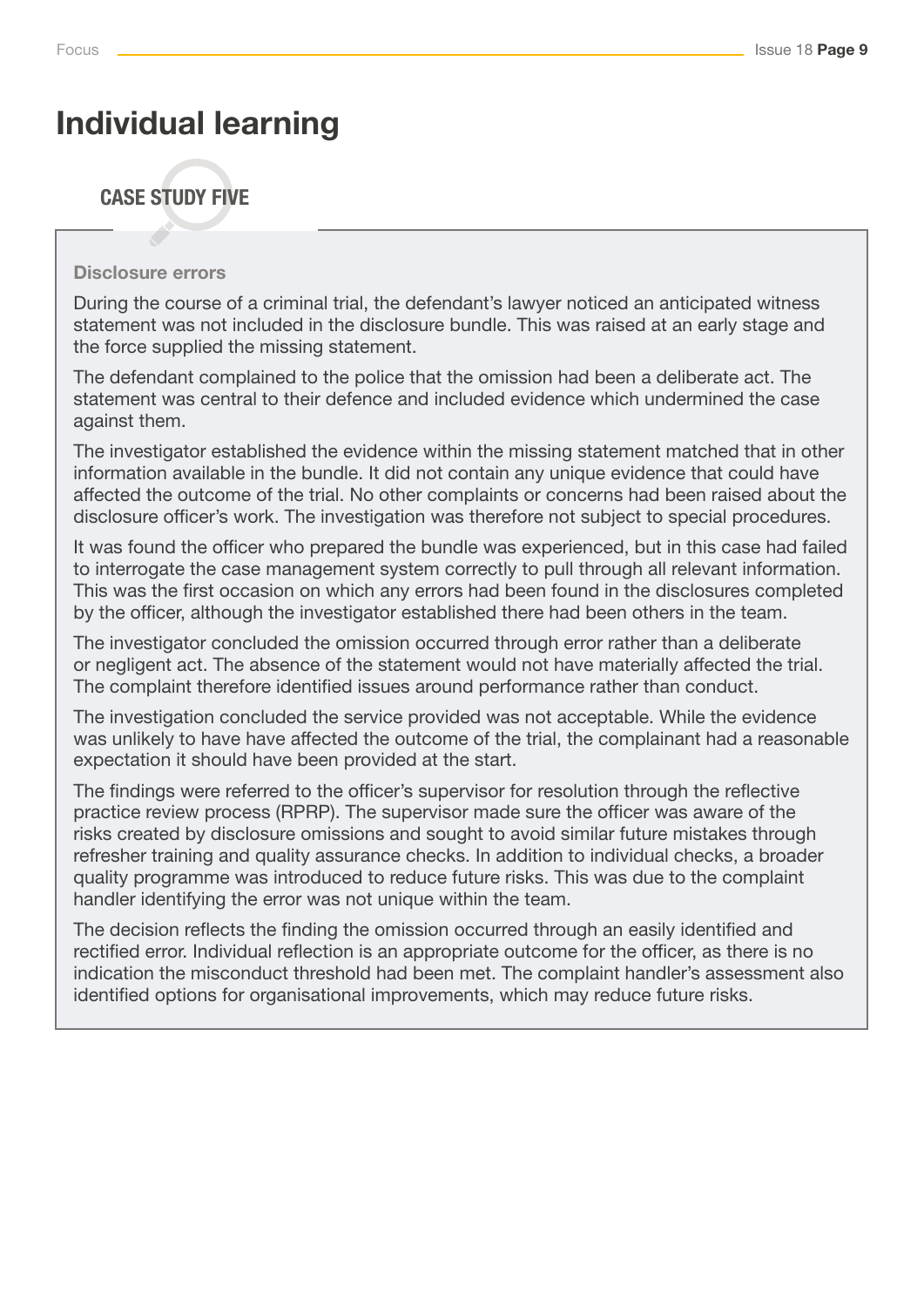# <span id="page-9-0"></span>Organisational learning

## CASE STUDY SIX

#### Building lock up procedure

A crime witness went to a police station to give a statement after witnessing an assault. They were taken to an interview room, given a drink, and told someone would take their statement shortly.

After waiting half an hour, the witness left the room to find out when they would be interviewed. They found they were alone in the station and the building had been locked. They made a 999 call for help and were let out of the building a short time later.

The witness complained about being locked in the building. They were concerned this could happen to someone who was vulnerable, or others may try to gain inappropriate access to police facilities and equipment.

Three officers had been in the building in the period leading up to the incident, but at the initial assessment stage there was no indication of any behaviour meeting the misconduct threshold. The complaint handler decided the complaint could be handled other than by investigation.

The review established that messages had been left for the interviewing officer but they had not been received. It also found that there was no agreed protocol for checking the building and locking up. The officer accounts included assumptions someone else was responsible for checking the building and highlighted a lack of formal guidance on the process.

The force concluded this was an organisational rather than individual failure. The decision on the complaint was the service provided by the police was not acceptable. The force took remedial action by introducing formal locking up procedures and lines of accountability for the process. The force apologised for what had happened, and a senior officer at the station visited the complainant to offer a personal apology.

*The force has taken practical and pragmatic learning from the complaint, as well as restorative action through a personal visit. This provides a more visible and direct apology than one issued in writing.*

One-off findings that the service experienced was not of the standard expected will not always result in learning or changes. However, they can form a body of data that serves to identify patterns that indicate which service levels were not what they should be. This enables forces to cumulatively identify organisational learning.

Decision makers should be mindful that always issuing learning, however marginal, risks undermining the value of more directly applicable, focused learning with tangible

ambitions and outcomes. Excessive or pedantic learning outcomes may discourage organisational or personal learning being valued and accepted, individuals may be discouraged from taking ownership of their own development, or questions may be raised over the value of established development programmes.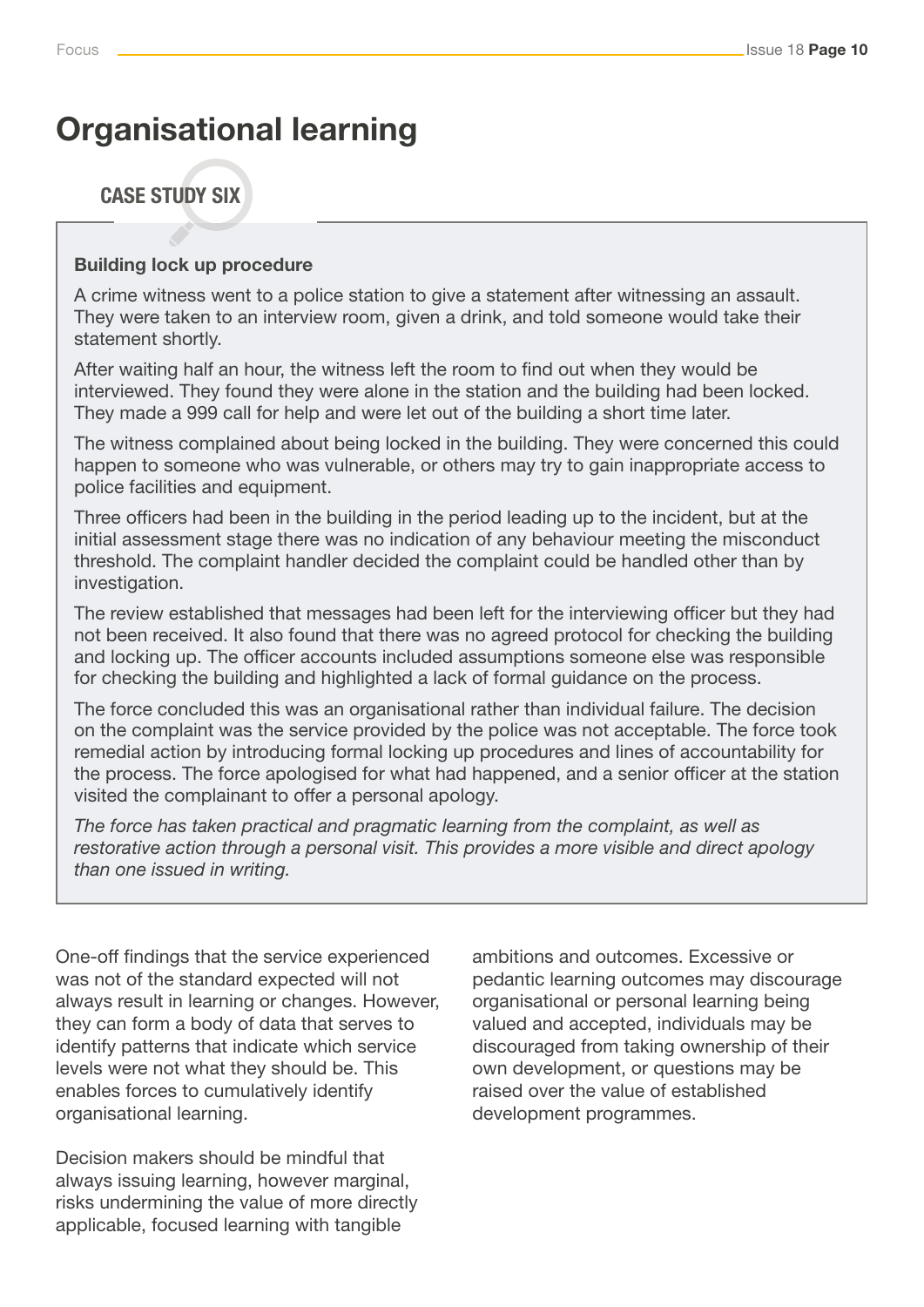## <span id="page-10-0"></span>CASE STUDY SEVEN

#### Misplaced property

Three weeks after police seized property during his daughter's arrest, a man complained his mobile phone had not been returned at the same time as the rest of the items. The complaint was logged and further checks carried out as the force could not locate the phone quickly and resolve the situation.

A physical check found the phone was intact in the original, sealed evidence bag, but not in the area expected. Records checks found there had been multiple visits to the stores by multiple officers and police staff, all depositing or retrieving property and evidence. The complaint handler established there had been no previous concerns raised about property being misplaced at the same location.

They decided it was not proportionate to check with all staff who had attended the store or, at that stage, to review the practices for depositing and retrieving property. This conclusion was reached because the cause for the property being misplaced had not been established. A more comprehensive investigation was not justified because the phone had been found in its original condition near to where it should have been.

While an error had occurred, reasonable and proportionate enquiries had not identified a reason. The force concluded the service provided was not acceptable. While there was no individual culpability or organisational error identified, the phone was not where it should have been and had been misplaced.

The complainant was told his concerns had been passed to the stores leadership team and could be used to inform future reviews of stores policies.

*Losing track of an individual's property is not a level of service that might reasonably be expected, and should be reflected in the complaint outcome. The one- off incident did not support a wider review of the stores management protocols, but bringing it to the attention of the leadership team can inform developments in the team's work.*

# Inconclusive outcomes

Complaint handlers and investigators should avoid inconclusive outcomes where there is a reasonable level of evidence available to inform their decisions. This is particularly true of complaints that were investigated or which raise issues of wider public interest.

There will be occasions where allegations which are serious or of public interest still cannot reach a definite outcome. This could occur where a complaint covers a serious incident which happened many years before but for which no evidence is available, or where there are limited or no reasonable lines of enquiry to inform an outcome.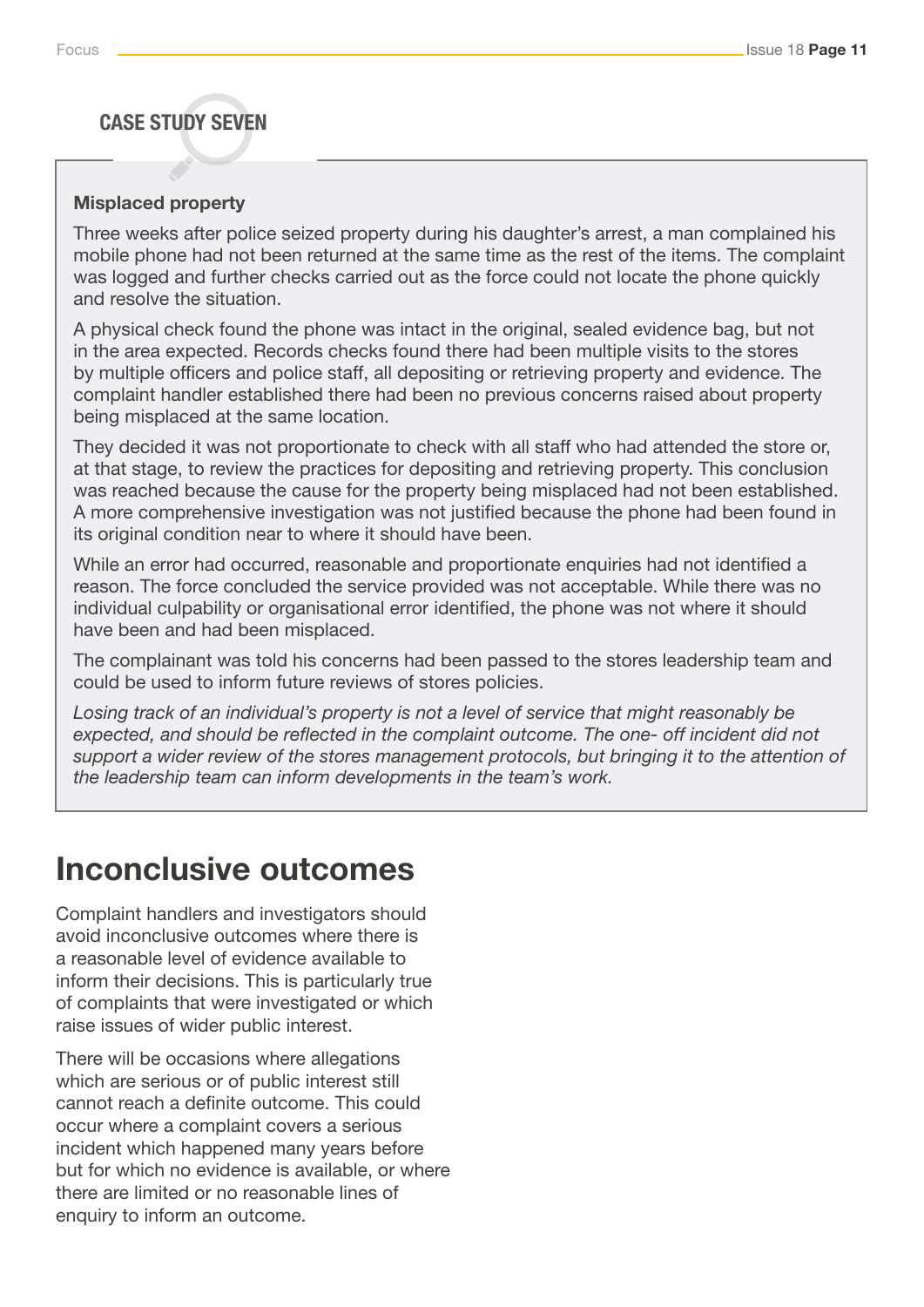## CASE STUDY EIGHT

#### Inconclusive evidence

Following a large public protest, a woman complained that she believed a police officer had barged her while protesters were being contained, causing her to fall and sprain her wrist. The complaint included photographic evidence of her at the protest, and of redness and swelling to her face. Medical evidence confirming the sprain was provided.

The complainant could not identify the officer she believed to be involved and had not managed to see any collar numbers. She was able to identify the general location and approximate time of the alleged incident. However, she could not suggest any non-police witnesses who could support the complaint resolution.

Police resourcing for the event was primarily from the host force area but included officers from two other forces. In total, 300 officers attended. The protest had seen groups with opposing views arguing and some physical confrontations, which the police had used force to separate. They had also made arrests, although the complainant had not been arrested.

The force decided an investigation should be undertaken due to public interest in the policing of protests. It was not subject to special procedures as no officers could be identified from the complaint.

The investigator sought objective evidence to support the investigation. This included CCTV from local businesses covering the likely time of the incident. While incomplete, the CCTV included footage of the complainant at the protest, but did not show any contact with the police.

Some, but not all, the officers attending had been equipped with BWV. Their footage was downloaded but provided no evidence of contact with the complainant. Accounts were given by officers known to be policing the area, but none made reference to committing or witnessing the alleged contact. These lines of enquiry provided nothing to support or undermine the allegation, or identify reasonable alternative lines of enquiry.

The investigator decided against seeking responses from all officers who had attended. They felt it was not proportionate to approach 300 officers across three forces to respond to allegations where the most directly relevant sources of supporting evidence had found none.

The investigation concluded it was not possible to decide if the service provided was acceptable, as there was no proportionately obtainable evidence available which could inform a substantive conclusion. The force explained this did not mean the complainant was disbelieved, but there was no evidence which could prove or disprove the allegations or identify proportionate lines of enquiry. The complainant was invited to contact the force again should they be able to provide further information on the complaint.

*An inconclusive outcome is not ideal and should be avoided unless there are limited or no reasonable lines of enquiry. In this case, the force has taken reasonable steps to gather evidence, but the evidence neither supported nor undermined the plausible allegations made. There is evidence the complainant attended the event and gave objective evidence of injuries, but there is nothing that can confirm or exclude police contact which may have caused them. Reasonable and proportionate steps had been taken in the absence of any officer being identified, but the evidence available could not support an absolute conclusion.*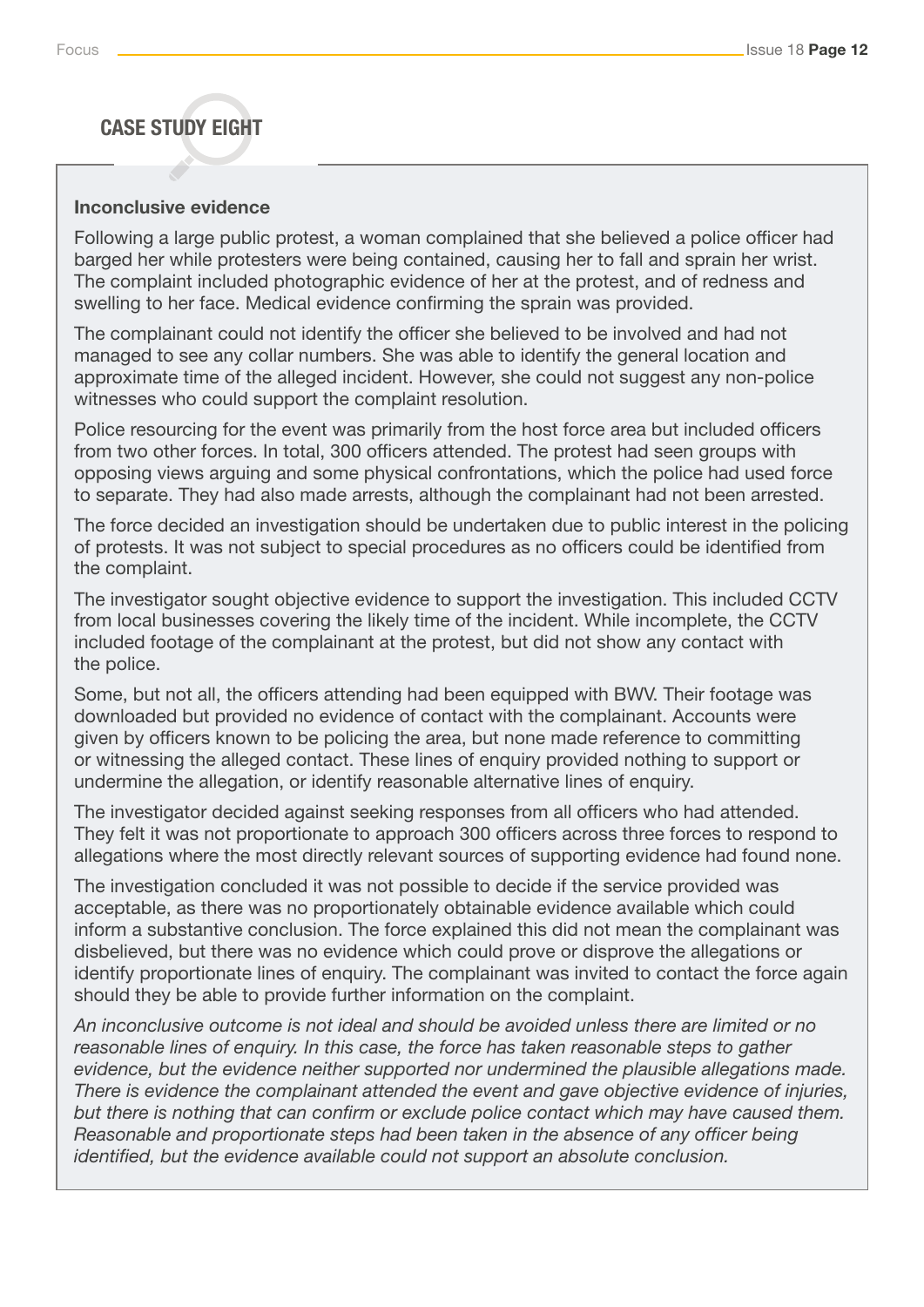# <span id="page-12-0"></span>Historical allegations

Complainants may make allegations about their experiences a significant time after the events. Complaint handlers should aim to provide a response which adheres to the reasonable and proportionate principles even where no investigation can be carried out. Historical

allegations still provide learning opportunities, and responding to them demonstrates a commitment to accountability and customer service.

## CASE STUDY NINE

#### Treatment in custody

A man alleged he was denied access to his medication or food when arrested in 2003. He also alleged he was denied access to any support despite being 15-years-old at the time. The complainant identified the custody suite and an approximate date, but could not name any of the officers involved.

It was established the complainant had not raised concerns at the time as childhood trauma meant they had not trusted the police or other public institutions. They recently decided to engage with the complaints process with the help of a support worker.

At face value, the allegations indicated potential breaches of Article 3 of the *Human Rights Act (HRA)* through inhumane treatment by denying him medication. There were also potentially serious allegations about the treatment of a minor, and maintaining their welfare while in custody. These factors, combined with the complainant's previous lack of trust, informed the force's decision to investigate the complaint. They felt that while it may be limited, an investigation would demonstrate the greatest transparency and the gravity with which they treated the allegations.

An investigation was undertaken but there was a lack of evidence to inform meaningful conclusions. Custody records from that time had been destroyed, and force systems could not identify any officers who may have been posted at the suite in 2003.

The force explained to the complainant the steps it had taken to find evidence relevant to the allegations made, but none had been found. Without evidence which could either support or undermine the allegations made, they concluded they were not able to decide if the service provided was acceptable. The response explained this did not mean the complainant was not believed, but it was a reflection of no evidence which could support or disagree with the allegations made.

The response explained the processes now in place at the force to provide support to individuals who need support while in custody. The complainant was invited to contact the force again if they recalled any details which could open lines of enquiry.

*The limited detail from the complainant and the absence of force records prevented an absolute decision being made. The allegations were plausible but could not be substantiated or the actions of the police assessed, so an outcome which is not conclusive either way was a reasonable response. An explanation of why this decision was reached provided some*  reassurance that it is the absence of evidence, rather than doubting the credibility of the *allegations, that limits the actions taken.*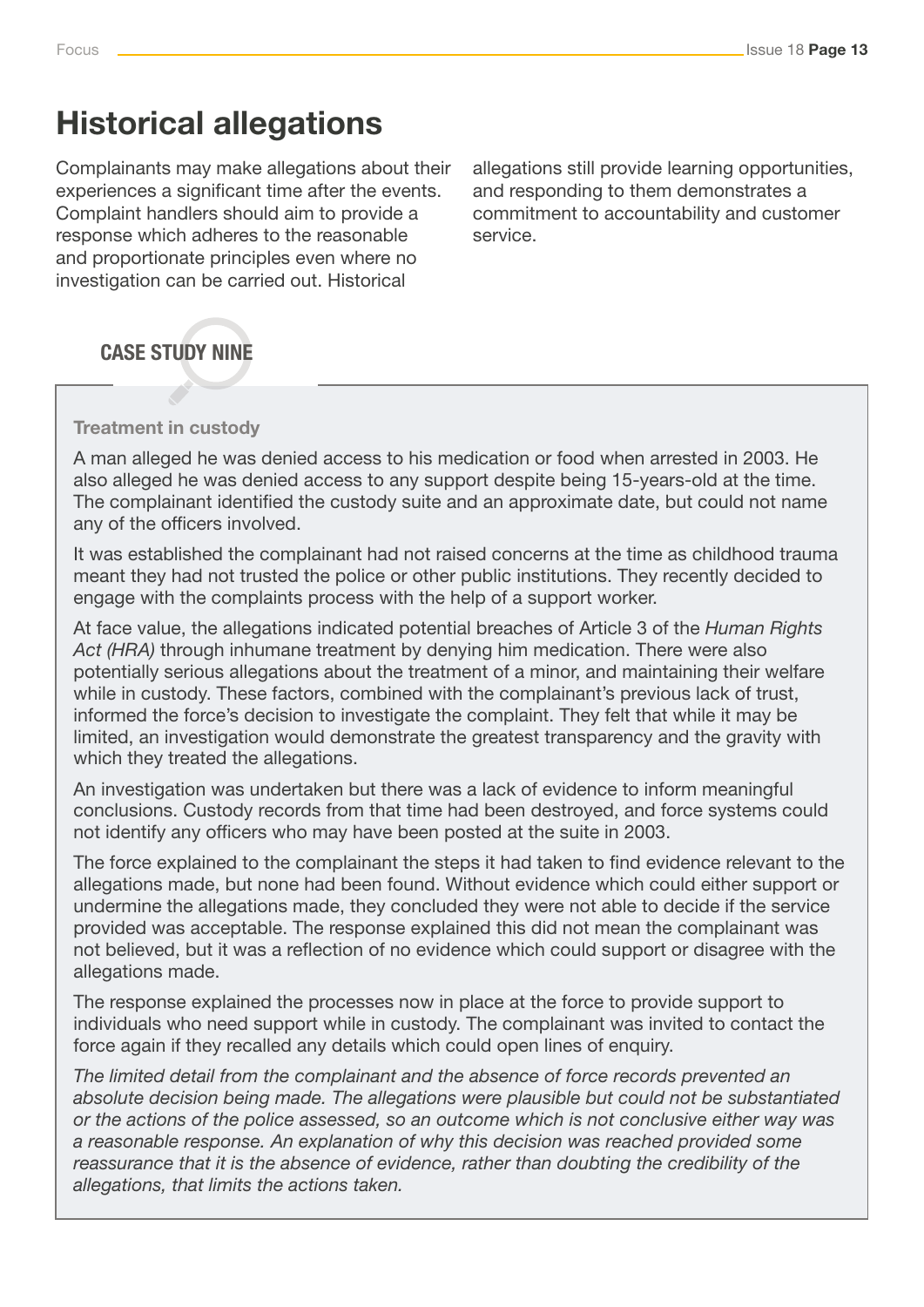# Contradictory but plausible accounts

There may be occasions where there is evidence available but it cannot be reconciled to form a decisive outcome. This may occur where there is a complaint about police contact which involves only the complainant and an individual officer, with no other evidence to substantiate either account. Complaint handlers should take reasonable steps to secure evidence where findings can be objectively reached or inferred. If, after taking all such reasonable steps, the complaint handler still cannot determine whether the service level was acceptable, the outcome of the complaint would be "unable to determine". That outcome should be fully explained to the complainant.

# Ineffective outcomes

Complaint handlers and investigators should be mindful that the ambitions for the timely resolution of expressions of dissatisfaction and the aims for a less confrontational complaints system, should not override the need for robust investigations. Successfully resolving a complaint may, in one case, mean doing more than is required in another, similar case. Each case should be considered on its own merits with the needs of the complainant taken into consideration.

Individual accountability remains an essential part of the complaints system. Complaints that identify potential learning, conduct or criminal outcomes should continue to be properly explored, behaviours challenged, and complaints and conduct options requirements applied to the appropriate extent.

## CASE STUDY TEN

#### Overlooked team and organisational learning

A 15-year-old boy on the autistic spectrum complained about his encounter with a police officer who was responding to a report of shoplifting. Officers attended when a shopkeeper called to report ongoing shoplifting and vandalism at his premises. The shopkeeper identified the boy and two of his friends as responsible.

The officer could see the boy and his friends were eating and drinking products from the shop. The officer approached the group. The boy's friends ran away but he stayed to speak with the officer. The boy stated in the complaint he wanted to help as he had seen who was responsible, despite finding it difficult to communicate.

He started by showing a receipt for his goods. He complained the officer grew impatient with him as he tried to speak and felt he was wasting the officer's time, before returning to speak with the shopkeeper. The boy complained the officer had been wrong to believe he was involved in the shoplifting and had not listened to him. The boy felt the officer should have seen the visible autism alert badge and bracelet and shown more consideration.

The complaint was logged and the complaint handler contacted the officer to get their description of the contact. The officer explained he had approached the boy after he had been identified by the shopkeeper and was acting on the evidence available at the time. The officer had noticed the boy had a badge on his clothes and was wearing a bracelet, but paid no attention to it. The officer did not spend long with the boy once it was established he was not involved. The officer wanted to find who was responsible and did not want to be delayed due to the boy's apparent unwillingness to speak quickly.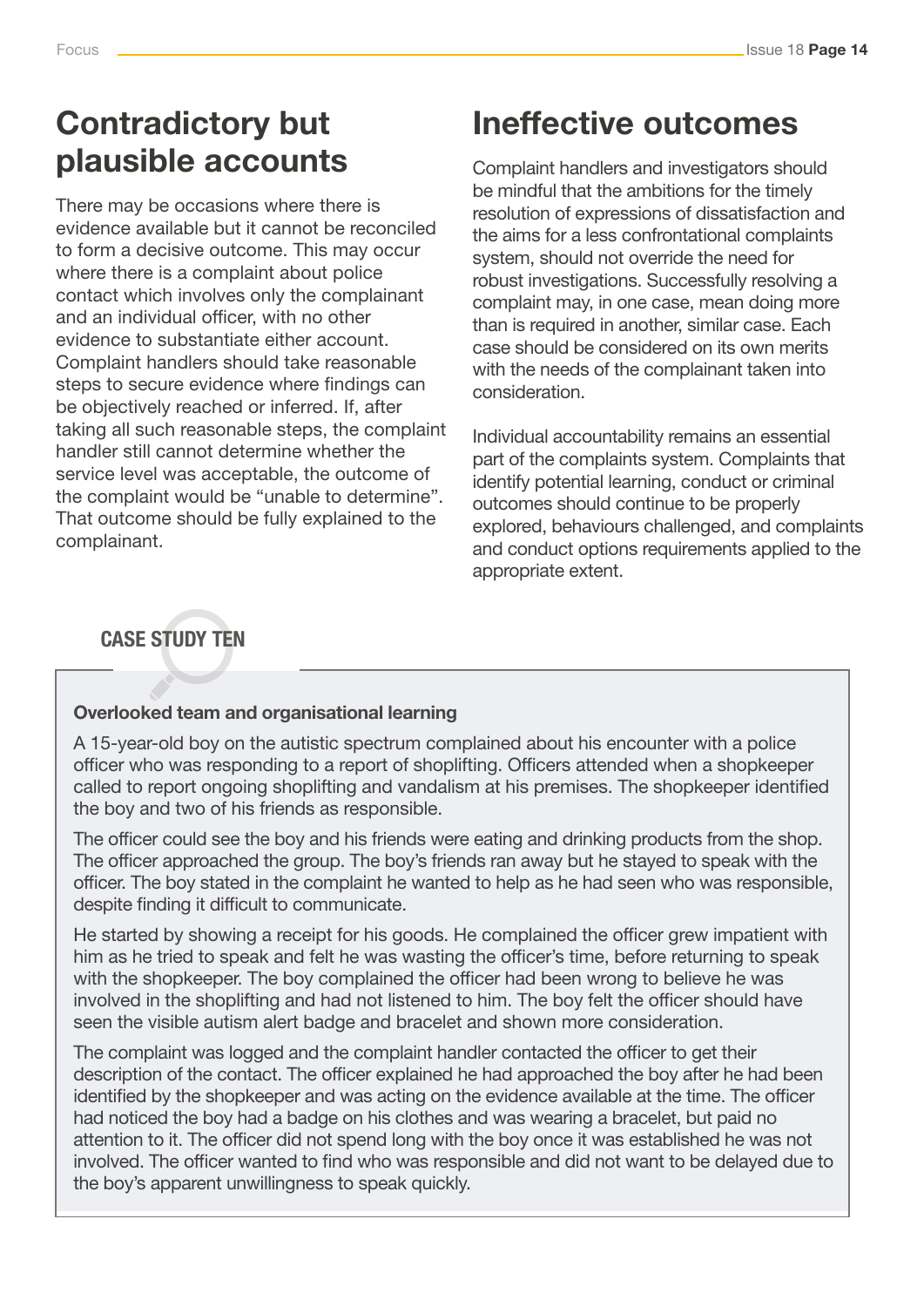Rather than spend more time with him, the officer returned to speak with the shopkeeper as it was clear the boy had paid for what he had. When asked about the autism alert badge and bracelet, the officer explained they had never heard of these before. The officer felt the diversity and protected characteristic training they and the rest of their area had received five years previously would have been used had they been aware the boy was on the autistic spectrum. The officer was willing to apologise for any unintentional upset, but felt they had acted in accordance with their training when faced with a situation they needed to take action on quickly.

The complaint handler reviewed the relevant force guidance and the officer's training record, which supported the explanation given. The complaint handler also found there was no policy on contact with individuals who wear badges or other outward signs that let people know they should consider how they communicate with them.

The force's response explained the officer had acted in accordance with guidance and training. The service delivered was not of an acceptable standard, but this was due to force policies needing improvement rather than the officer being at fault. Their decision included an apology for any upset the boy felt. The officer identified personal learning around the use of badges. This too was passed on to the boy.

*The decisions taken at the end of the complaint handling have focused on the technical aspects of the complaint without considering the wider implications. The officer had acted in accordance with their training and force policies, and this has been the focus of the outcome. The individual apology and reflection are positive outcomes. The complaint handler has not assessed whether that training and the absence of a policy could be a learning outcome. It is not only this officer, but also the rest of their area, whose training may need refreshing. There could also include an assessment of policies around individuals with differing needs wearing badges, bracelets/ lanyards, or carrying cards which identify the need for adjustments in contact.*

Complaint outcomes which focus heavily on whether officers followed procedures without reflecting on the complainant's experience and concerns, may reduce the possibility of restoring confidence in the

police service. Recognising and responding to the individual at the heart of the complaint creates opportunities for wider learning and the development of policies that can anticipate the needs and expectations of the public.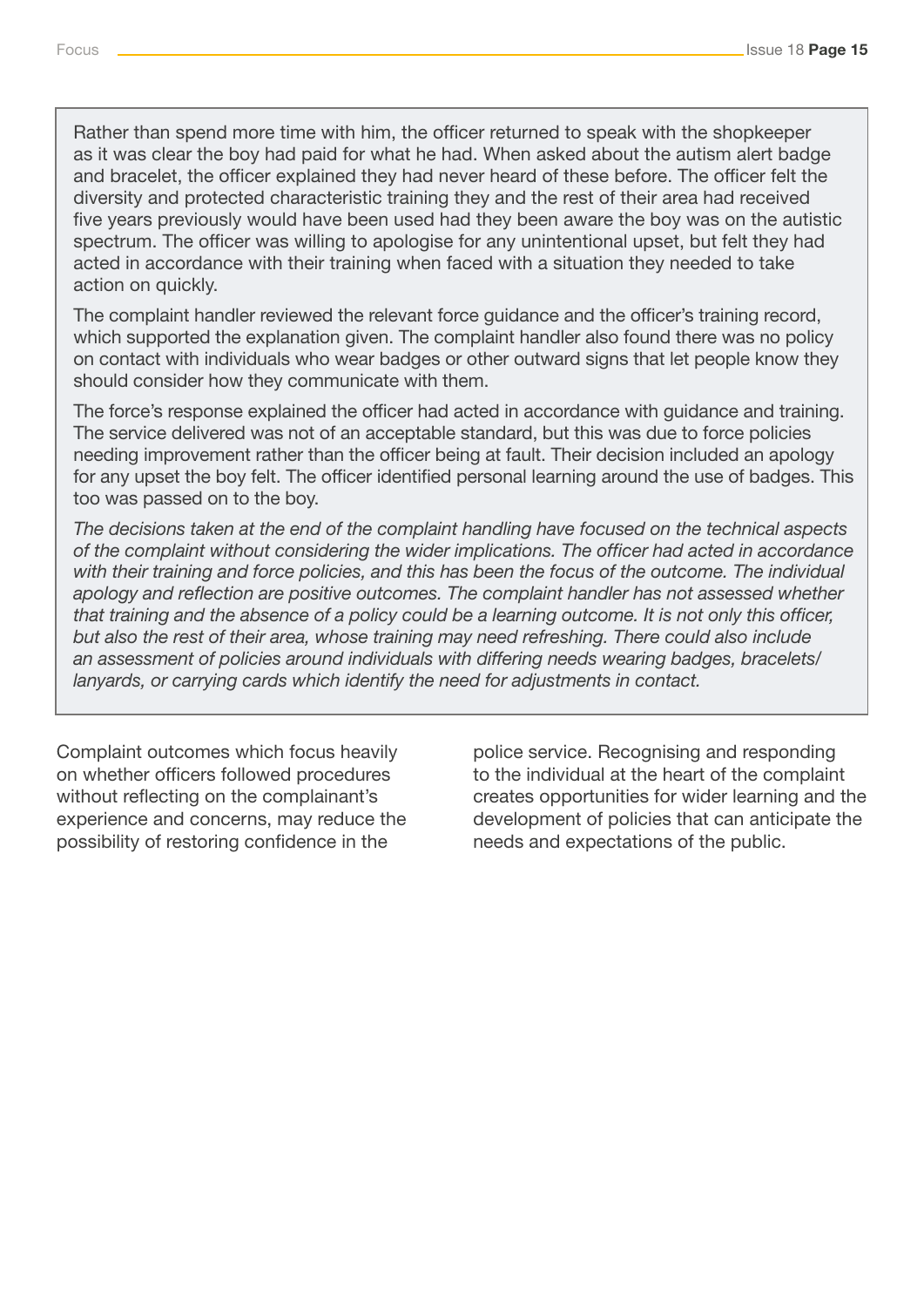### CASE STUDY ELEVEN

#### Learning when acceptable standards have been delivered

A woman complained about the actions of police officers when making a search at her home. The search was in relation to her son's arrest for supplying drugs. The complaints were that the officers seemed confused about which powers they were searching under, seized her property rather than her son's, and had worn shoes in their house, an act which she found culturally insensitive.

The complaint handler obtained accounts from the officers who carried out the search, reviewed the circumstances of the search, and spoke with the complainant to understand the reasons for the reported insensitivity. The complainant explained that they came from a culture in which it was expected that all visitors should remove their shoes when entering a home.

The complaint handler found the Police and Criminal Evidence Act (PACE) search had been appropriately documented. However, there was some confusion caused by a student officer discussing their understanding of the different powers available with their supervisor while near the complainant. This had been immediately resolved, but had left the complainant with the perception the police did not fully understand their search powers.

Officer accounts and records explained their rationale for seizing the complainant's property, which included electronic devices found in communal areas and a lockbox where no key could be provided at the time. The complaint handler recognised this could have caused the complainant some inconvenience, but the reasons for seizure were relevant to the purpose of the search.

By engaging with the complainant, the complaint handler was better prepared to respond to the complaint over the alleged insensitivity. The response explained that the officers completing the search had not been aware of the complainant's heritage. It went on to confirm that while the police aim to behave respectfully to all people they have contact with, when completing a search it is not always possible to do this. For example, should there be increased risks of injury through officers treading on harmful objects, or going into confrontational situations without adequate protection for their feet.

The complaint handler concluded the search was appropriately conducted and the service provided to the complainant was acceptable. The officers attending had all followed the relevant procedures when searching and seizing property.

*The complaint outcomes demonstrate process and procedure had been followed but overlooks opportunities for personal and organisational learning. Feedback to the student officer and their supervisor can support their development through understanding the unintended impact of their conversation in front of the home owner. There is also the chance to consider improvements to planned searches through an assessment of any known cultural differences and how these can be handled sensitively, for example, identifying them in advance briefings, or practical solutions such as covering shoes if it is not safe or appropriate to remove them.*